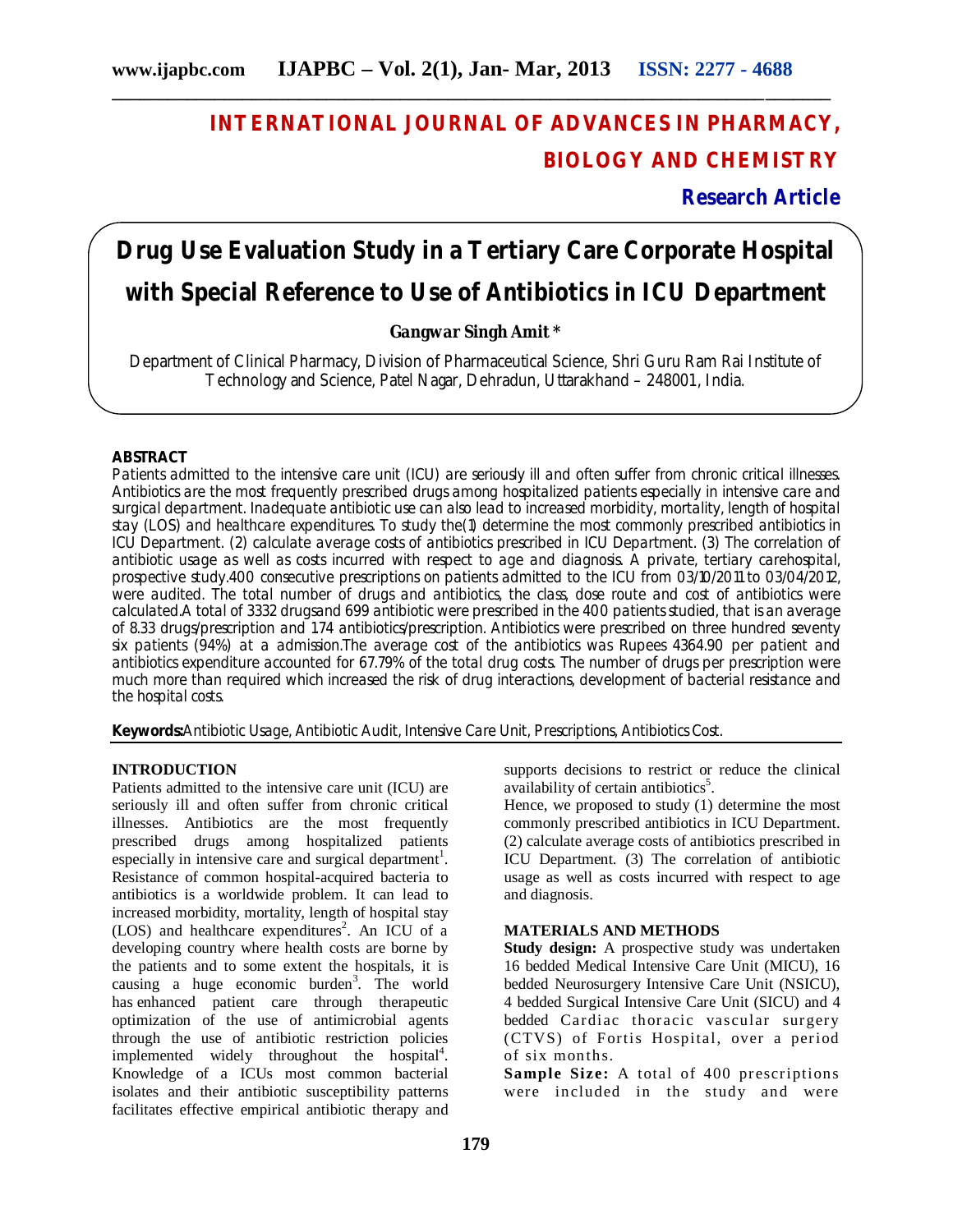followed for the drug use evaluation to study the antibiotics use pattern.

#### **Data Collection**

A Performa were designed and pretested to be used for entry of patient's specific information.

The format provided the following information:-

- Patient's name, IPID/UHID number, bed number, ICU room name, age, sex, date of admission (DOA) and date of discharge (DOD) or death.
- Different specialties and consultant name.
- $\triangleright$  Previous drug allergy.
- > Diagnosis.
- $\triangleright$  Past history.
- $\triangleright$  Type of surgery.
- $\triangleright$  Date and time of surgery.
- Antibiotics prescribed before and after surgery.
- $\triangleright$  Dose of the drug.
- Dosage form.
- $\triangleright$  Route of administration.
- $\triangleright$  Frequency of administration.
- $\triangleright$  Antibiotics prescribed at the time of discharge.

#### **Testing Tool**

The prescribing indicators were utilized as a tool to assess the drug utilization pattern.

Data were entered in excel sheet and following indicators were analyzed:-

- $\triangleright$  Total number of ICU rooms.
- Total number of patients included in the study.
- $\triangleright$  Total number of patients who underwent surgery.<br>  $\triangleright$  Overall popu
- population sex categorization of the patients included in the study.
- $\triangleright$  Average age of the patients (mean; in years).
- > Total number of patients in different specialties during the study period.
- > Total number of drug prescribed during the study.
- $\triangleright$  Total number of antibiotics prescribed during the study.
- $\triangleright$  Average duration of patient's stay in the ICU (in days).
- Average number of drugs prescribed during his/her stay in the ICU.
- > Average number of antibiotics prescribed during his/her stay in the ICU.
- > Average number of antibiotics prescribed without surgery during his/her stay in the ICU.
- > Average number of antibiotics prescribed with surgery during his/her stay in the ICU.
- $\triangleright$  Most commonly prescribed antibiotics.
- $\triangleright$  Number of patients who received 10 or more than 10 drugs.
- $\triangleright$  Minimum number of antibiotics prescribed to the patient.
- $\triangleright$  Maximum number of antibiotics prescribed to the patient.
- > Total number of patients who received more than one antibiotic.
- > Total number of patients who recei ved single dose of antibiotic.
- $\triangleright$  Percentage of patients in which single dose of antibiotic was used in operation.

#### **Calculation of the average costs of antibiotic use in ICU Department.**

The total treatment of antibiotic cost per patient was calculated by the multiplication of the cost per unit and the number of doses that were used in each patient. The unit prices of each antibiotic used was obtained from the hospital pharmacy.

#### **Statistical Analysis**

The results for prescribing indicators was calculated as a percentage as applicable. The data were analyzed using Open Source Epidemiologic Statistics for Public Health, Version 2.2 and Epi Info 4 DOS software. Fisher's exact test (Two sample independent t test) was performed to compare the patient groups.

#### **RESULTS**

The prescriptions of 400 consecutive patients admitted into the ICU were analyzed. This included 255 male and 145 female patients. The average age of the patients was 66.6 years. The average length of stay  $(LOS)$  in the ICU was  $5.65$ da ys. Total number of patients was discharged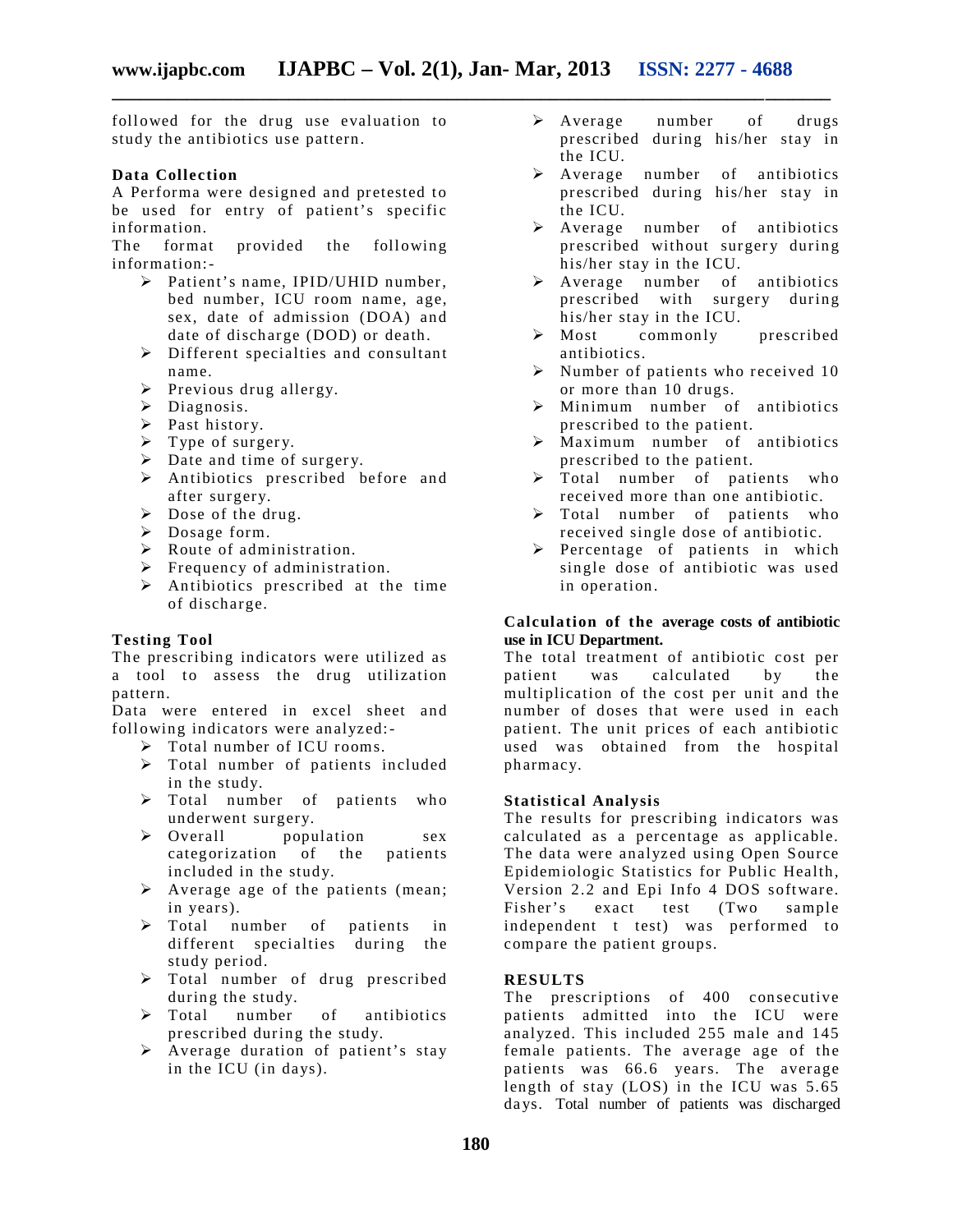61.75% and expired was 38.25%. A total of 3332 drugs and 699 antibiotic were prescribed in the 400 patients studied, that is an average of 8.33 drugs/prescription and 1.74 antibiotics/prescription. Antibiotics were prescribed on three hundred seventy six patients (94%) at a admission. Antibiotics

constituted 20.97% of total drugs prescribed. 88 patients received more than 10 drugs and 64 patients received 3 or more than 3 antibiotics during their stay in the hospital (ICU Department). The demographic data and patient characteristics studied are as given in Table 1.

| <b>Variable</b>                                   | Number $(n=400)$ | Percentage |
|---------------------------------------------------|------------------|------------|
| Gender                                            |                  |            |
| Male                                              | 255              | 63.75%     |
| Female                                            | 145              | 36.255     |
| Age distribution                                  |                  |            |
| $0-15$ 15                                         | 3.75%            |            |
| 16-30                                             | 37               | 9.25%      |
| $31 - 45$                                         | 7719.25%         |            |
| $46 - 60$                                         | 90 22.50%        |            |
| 61-75                                             | 13734.25%        |            |
| 76-90                                             | 4411.00%         |            |
| Distribution of patients in different specialties |                  |            |
| Neurosurgery                                      | 68               | 17.00%     |
| CTVS 52                                           | 13.00%           |            |
| Orthopedics<br>49                                 |                  | 12.25%     |
| Critical care unit                                | 48               | 12.00%     |
| Nephrology23                                      |                  | 5.75%      |
| Cardiology23                                      | 5.75%            |            |
| Neurology205.00%                                  |                  |            |
| Surgical oncology unit20                          |                  | 5.00%      |
| Medical oncology20                                |                  | 5.00%      |
| Internal medicine unit19                          |                  | 4.75%      |
| Gastroenterology12                                |                  | 3.00%      |
| Pulmonology10                                     |                  | 2.50%      |
| General surgery                                   | 7                | 1.75%      |
| Kidney transplant                                 | 6                | 1.50%      |
| Paediatric5                                       |                  | 1.25%      |
| GI surgery and liver                              | 3                | 0.75%      |
| <b>ENT</b>                                        | 3                | 0.75%      |
| Thoracic surgery                                  | 3                | 0.75%      |
| Gynecology                                        | $\overline{c}$   | 0.50%      |
| Plastic surgery<br>2                              |                  | 0.50%      |
| Urology                                           | 2                | 0.50%      |
| Vascular surgery                                  | 1                | 0.25%      |
| Hematology                                        | $\mathbf{1}$     | 0.25%      |
| Radiation oncology                                | $\mathbf{1}$     | 0.25%      |
| Length of ICU stay of patients                    |                  |            |
| $1-5$                                             | 233              | 58.25%     |
| $6 - 10$                                          | 146              | 36.25%     |

#### **Table 1: Demographic data and patient characteristics**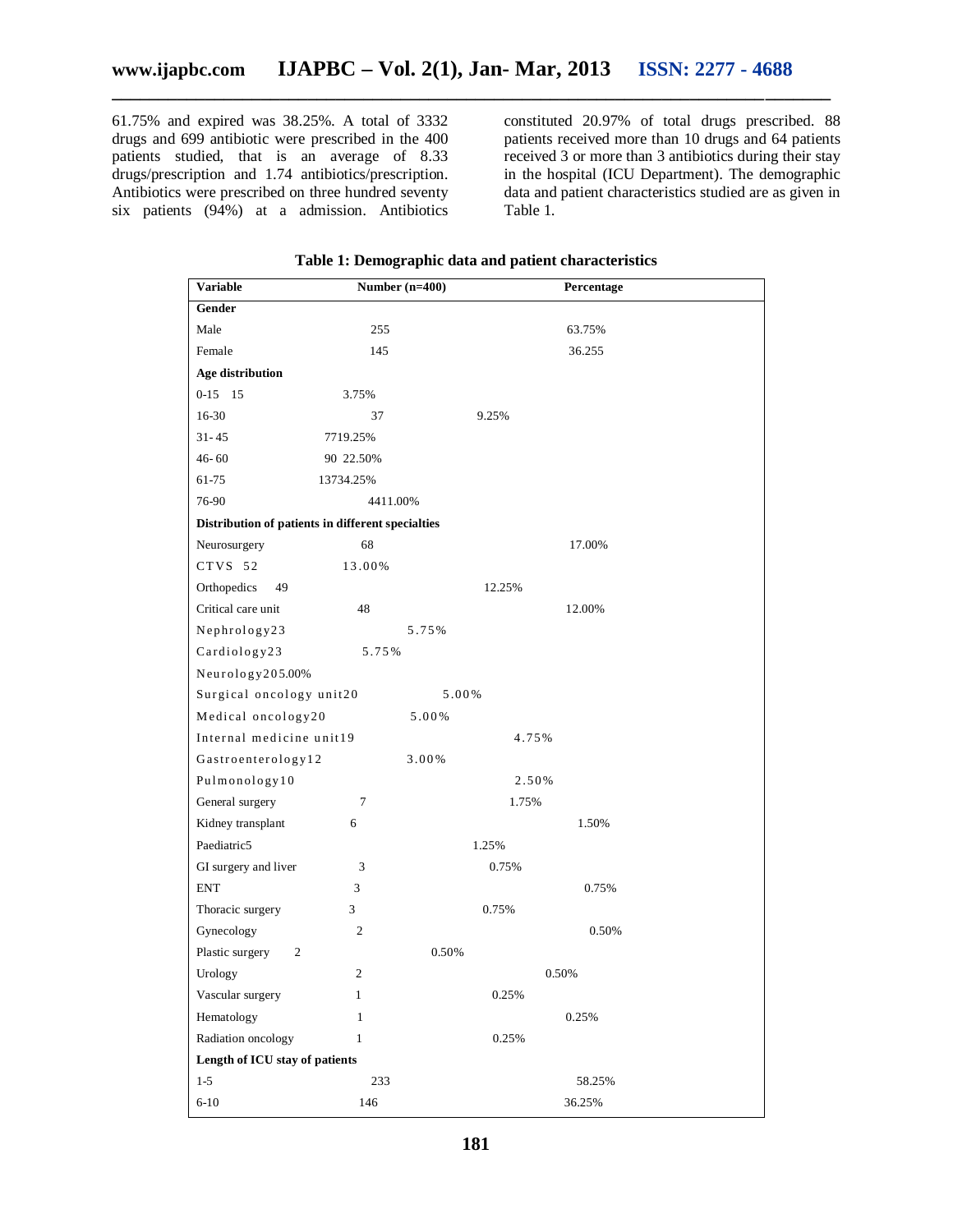### **www.ijapbc.com IJAPBC – Vol. 2(1), Jan- Mar, 2013 ISSN: 2277 - 4688**

| $11 - 15$               | 17             |        | 4.25%  |
|-------------------------|----------------|--------|--------|
| >15                     | $\overline{4}$ |        | 1.25%  |
| <b>Outcome from ICU</b> |                |        |        |
| Discharged              | 247            |        | 61.75% |
| Expired                 | 153            |        | 38.25% |
| <b>Drugs prescribed</b> |                |        |        |
| $1-5$                   | 94             |        | 23.50% |
| $6 - 10$                | 20852.00%      |        |        |
| >10                     | 98             |        | 24.50% |
| Antibiotics prescribed  |                |        |        |
| $\boldsymbol{0}$        | 24             |        | 6.00%  |
| 1                       | 126            | 31.50% |        |
| $\mathfrak{2}$          | 186            |        | 46.50% |
| 3                       | 55             |        | 13.75% |
| $\overline{4}$          | 9              |        | 2.25%  |
|                         |                |        |        |

Amikacin was the most commonly prescribed antibiotic. The details of most commonly prescribed antibiotics in ICU Patient are given in Fig No1.



**Fig. 1: Most commonly prescribed antibiotics in the ICU Department**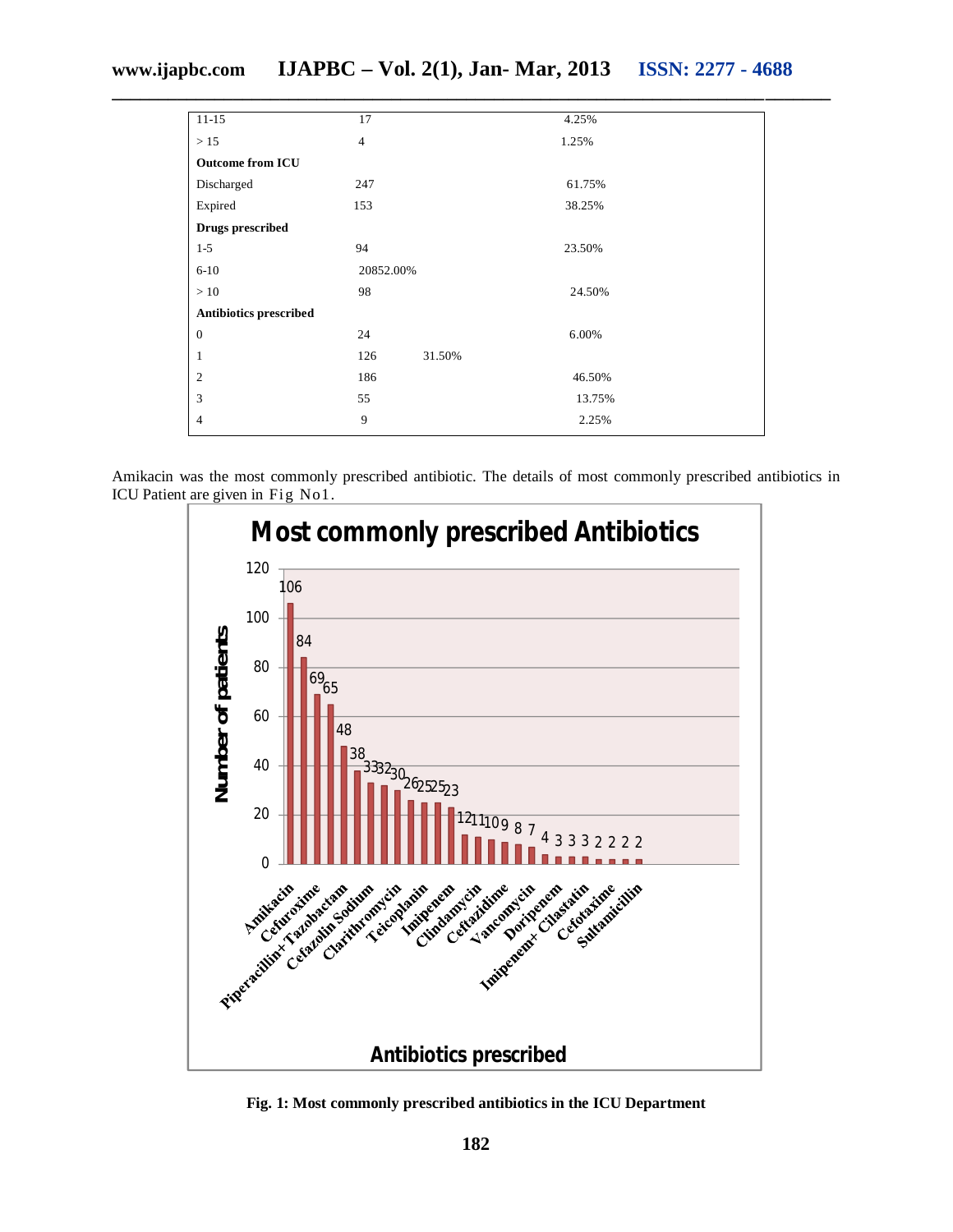141 Surgical Prophylaxis patients out of the 400 patients included in the study, 109 (77.30%) of them have received single dose of antibiotics before surgery which lasted for 4 hours or less. 32 (22.70%) patients recievied 2 or more than 2 doses of antibiotics before the surgery. Minimum number of

antibiotics prescribed to a patient was 01. Maximum number of antibiotics prescribed to a patients were 04.The details of most commonly prescribed antibiotics for surgical prophylaxis are given inFig No 2.



**Fig. 2: Most commonly prescribed antibiotics for Surgical Prophylaxis**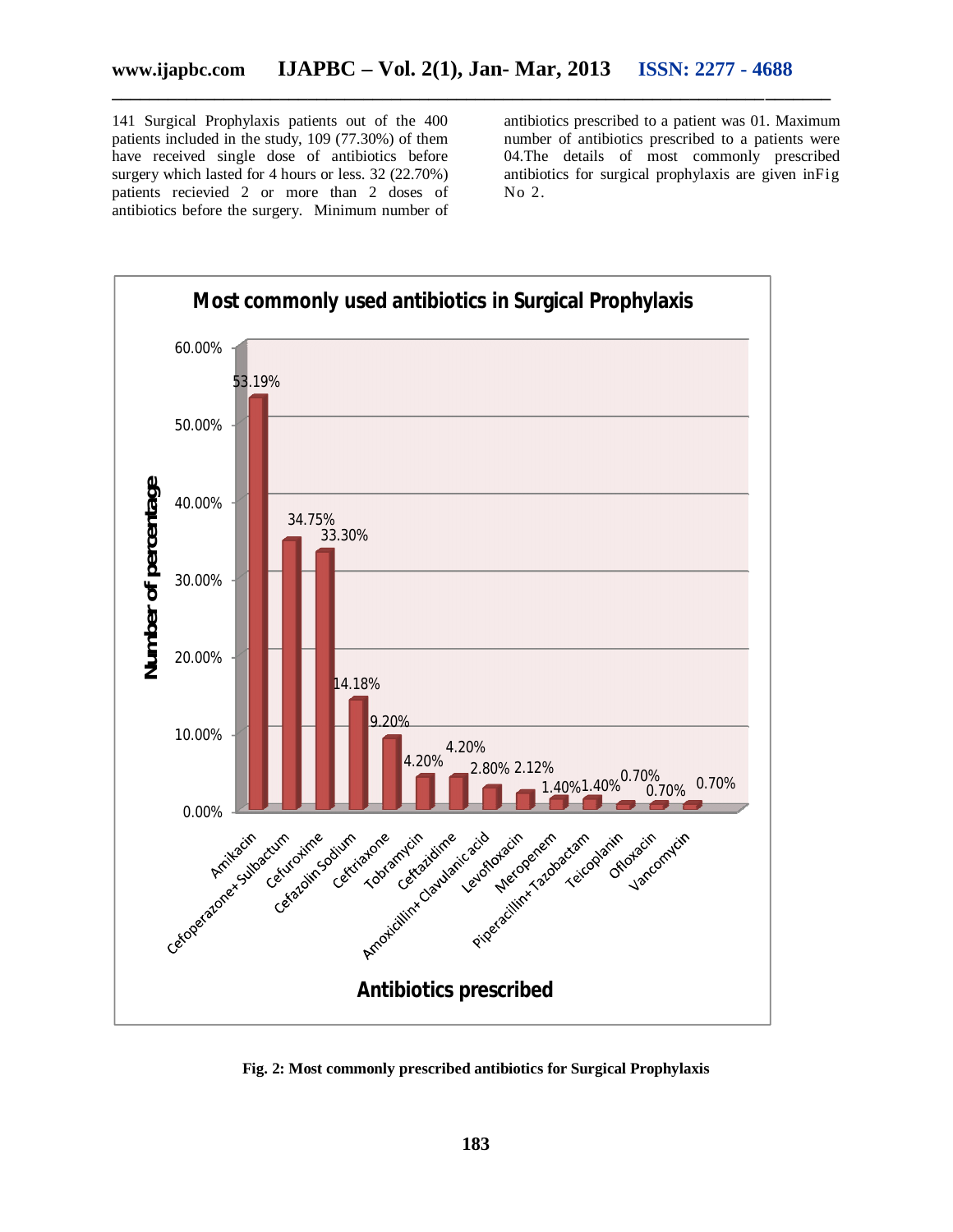#### **The factors affecting the number of antibiotics prescribed in patients.**

The number of patients who were prescribed 1-2 antibiotics did not vary from those prescribed 3 or more antibiotics with respect to their age, gender and total days of ICU stay. However, the number of antibiotics prescribed significantly correlated with medical and surgical ICU patients. The details ofthe factors affecting the number of antibiotics prescribed in patientsare given inTable No. 2

| <b>Variables</b>             | 1-2 antibiotics<br>$(n=312)$ | $>3$ antibiotics<br>$(n=64)$ | P value   |
|------------------------------|------------------------------|------------------------------|-----------|
| Age (years)                  |                              |                              |           |
| $\leq 45/>45$                | 96/216                       | 18/46                        | 0.7659    |
| Gender                       |                              |                              |           |
| Male/Female                  | 193/119                      | 47/17                        | 0.0875    |
|                              |                              |                              |           |
| <b>Total ICU days</b>        |                              |                              |           |
| $\leq$ 5 days/ $\geq$ 5 days | 175/137                      | 33/31                        | 0.5812    |
| <b>Diagnosis</b>             |                              |                              |           |
| Medical/ Surgical            | 187/125                      | 48/16                        | $0.0238*$ |
|                              |                              |                              |           |

**Table 2: The factors affecting the number of antibiotics prescribed in patients**

**\*P value <0.05 is considered significant.**

#### **Calculation of the average costs of antibiotic use in ICU Department.**

The total cost of antibiotics prescribed in all patients was Rs 17,45,961.21, an average of Rs 4364.90/patient. The total cost of all drugs was Rs 25,75,203.00, with an average of Rs 6438/patient. Thus the total cost incurred by antibiotics was nearly

67.79 % of the total drug costs in these patients. Piperacillin+ Tazobactam was the most expensive drug prescribed among these patients ( Rs. 3,70339.84), accounting for 20.97 % of the total cost of antibiotics. The details of Costs of Antibiotic use in ICU Department patientsare given inTable No.3.

| Table 3: Costs of Antibiotics use in ICU Department patients |  |  |  |
|--------------------------------------------------------------|--|--|--|
|--------------------------------------------------------------|--|--|--|

| <b>Name of Antibiotic</b>         | Costs(in Rs.)   |        | Percentage |
|-----------------------------------|-----------------|--------|------------|
| Piperacillin+Tazobactam3,70339.84 |                 |        | 21.21%     |
| Meropenem                         | 3,16992.00      |        | 18.15%     |
| Cefoperazone+ Sulbactum           | 2,93617.50      | 16.81% |            |
| Teicoplanin                       | 1,41128.008.08% |        |            |
| Clarithromycin                    | 99,198.75       |        | 5.68%      |
| Ertrapenem                        | 72,000.00       |        | 4.12%      |
| Doripenem                         | 65,000.00       |        | 3.72%      |
| Imipenem                          | 43,680.00       | 2.50%  |            |
| Imipenem+ Cilastatin              | 34,800.001.99%  |        |            |
| Ceftazidime                       | 34,374.00       | 1.96%  |            |
| Amikacin                          | 28,950.00       | 1.65%  |            |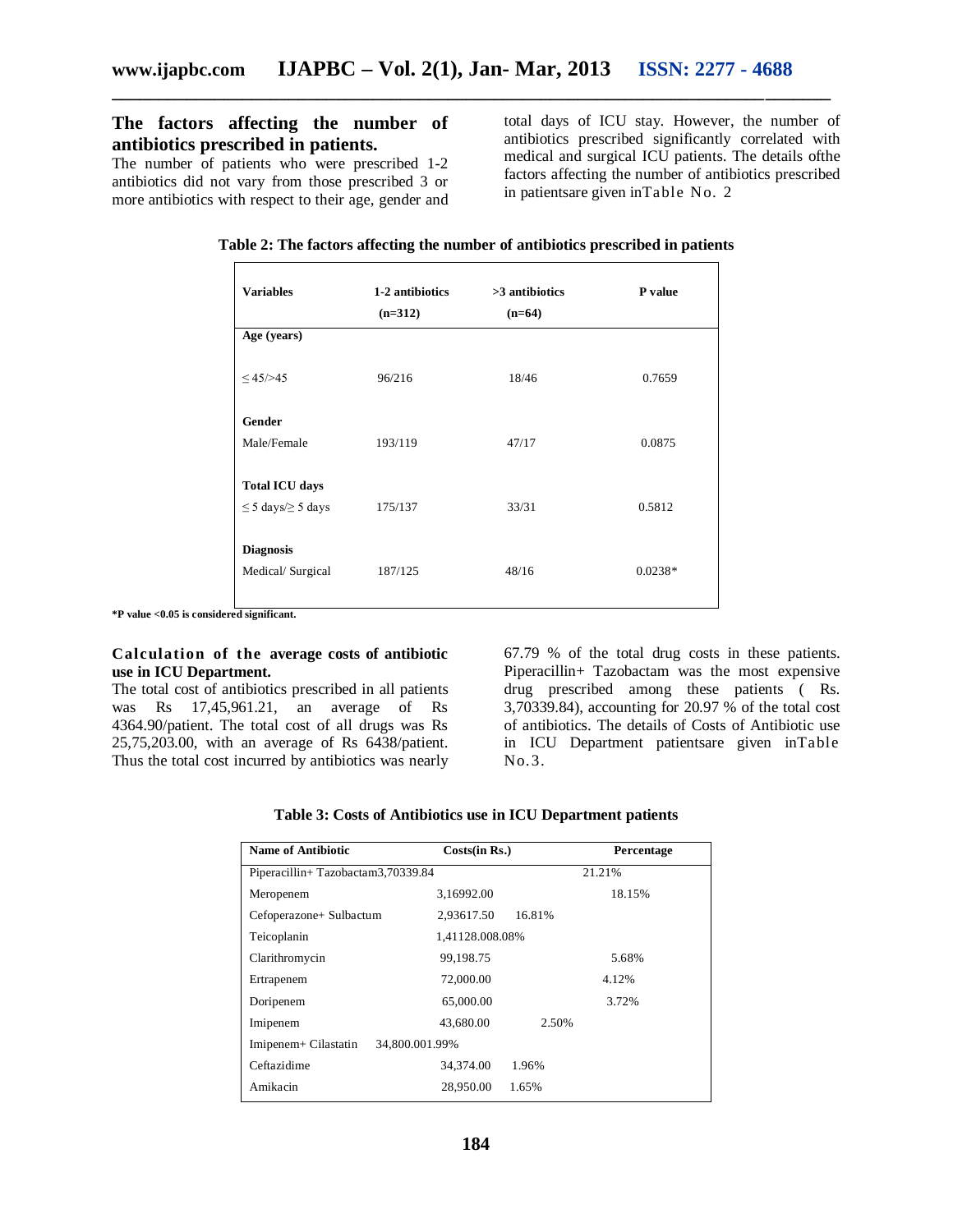| Ceftriaxone                   | 28,142.801.61% |        |        |
|-------------------------------|----------------|--------|--------|
| Cefuroxime                    | 27,497.60      | 1.57%  |        |
| Vancomycin                    | 22,100.00      | 1.26%  |        |
| Linezolid                     | 20,509.50      | 1.17%  |        |
| Clindamycin                   | 19,781.00      | 1.13%  |        |
| Amoxicillin+ Clavulanic acid  | 18,256.00      | 1.04%  |        |
| Levofloxacin<br>13,276.80     |                | 0.76%  |        |
| Cefazolin Sodium<br>8,576.00  | 0.49%          |        |        |
| Ofloxacin<br>5,149.00         |                | 0.29%  |        |
| Tobramycin<br>5,005.00        |                | 0.28%  |        |
| Cefaclor                      | 1,598.40       |        | 0.091% |
| Sultamicillin                 | 1,140.00       |        | 0.065% |
| Ciprofloxacin                 | 344.52         | 0.019% |        |
| Cefixime                      | 118.80         |        | 0.016% |
| Cefotaxime                    | 117.96         | 0.015% |        |
| Sulfamethoxazole+Trimethoprim | 19.71          | 0.010% |        |

#### **Comparison of the total drug and antibiotic costs with respect to age and diagnosis.**

The average cost of the total drugs prescribed and antibiotics prescribed were significantly lower in younger patient (  $<$  45 years) (p=0.0176 and 0.0302). Although the total cost of antibiotics and drugs was

lower in surgical patients and this was not a statistically significant difference. The details ofcomparison of the total drug and antibiotic costs with respect to age and diagnosis are given inTable4.

| <b>Variable</b>                    | <b>Cost of antibiotics</b>             | Cost of total drugs   |
|------------------------------------|----------------------------------------|-----------------------|
| <b>Total</b>                       | 4364.90 (1745961.21) 6438 (2575203.00) |                       |
| Age                                |                                        |                       |
| $\leq$ 45 (n=129)                  | $3764.90 \pm 3892.42$                  | $5675.15 \pm 5441.96$ |
| $>45$ (n=271)                      | $4650.51 \pm 4612.17$                  | $6801.14 \pm 6553.69$ |
| P value                            | 0.0302777*                             | 0.0176838*            |
| <b>Diagnosis</b>                   |                                        |                       |
| Medical $(n=259)4673.66\pm4353.15$ |                                        | 6675.71+6600.45       |
| Surgical $(n=141)$                 | 3797.73±4012.54                        | $6001.36 \pm 5929.39$ |
| P value                            | 0.2836                                 | 0.158075              |

**Table 4:Comparison of the total drug and antibiotic costs with respect to age and diagnosis**

**\*P value <0.05 is considered significant.**

#### **DISCUSSION**

Prescriptions of 400 consecutive ICU admissions were audited over a 6-month period to study drug utilization pattern in a tertiary care corporate hospital with special reference to use of antibiotics in ICU Department.

In present study average age of patients was 66.6 years and the average of ICU LOS was 5.65 days. Total number of patients was discharged 61.75% and was expired 38.25%. A study in a Department of Anesthesiology and Critical Care, Christian Medical College, Ludhiana, Punjab, the average age of patient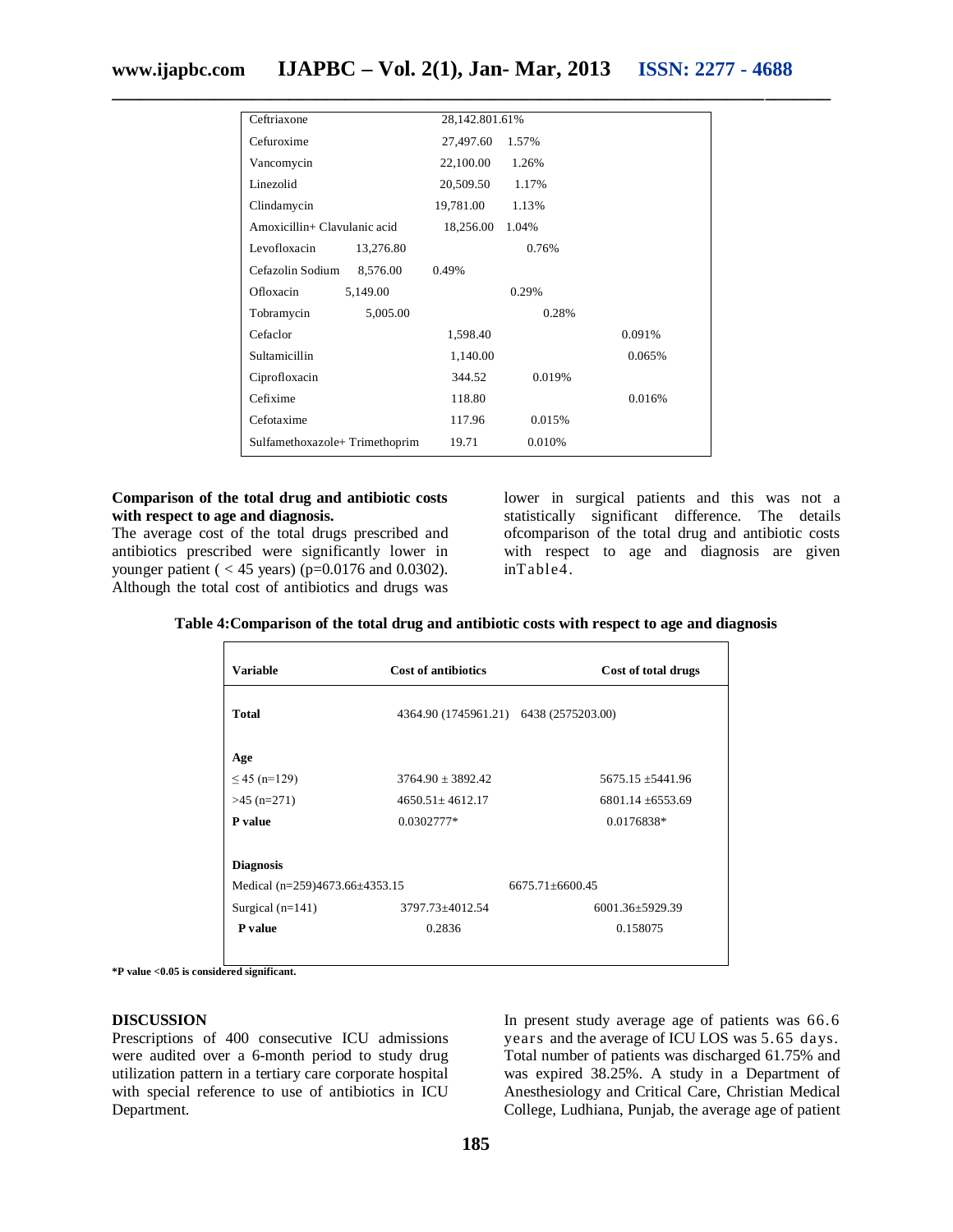studied was 49 years with an average LOS of 5.75 days, total number of patient discharged 60.50% and expired 39.50%<sup>6</sup>. A study in a DeenanathMangeshkar Hospital, Mehendale Garage, Maharashtra, the average age of patient studied was 62.2 years with an average LOS of 8.8 days<sup>7</sup>. A study in a Indira Gandhi Government Medical College and Hospital, Nagpur, the average age of patient studied was  $50$  years<sup>8</sup>. Drug use patterns study from an ICU in Iran, the average age of patients studied was 50 years with an average LOS of 6 days<sup>9</sup>. A study in a University Hospital in Maastricht, the average duration of patient stay in the ICU was 7 days<sup>10</sup>.

The average number of drugs per prescription is an important index of a prescription audit. It is recommended that the number of drugs per prescription should be kept as low as possible to minimize the risk of drug interactions, development of bacterial resistance, and hospital costs $11$ . In our study, 400 patients were enrolled who received 3332 drugs and 699 antibiotics during their stay in the ICU. The average number of drugs and antibiotics prescribed per patient were 8.33 and 1.74, antibiotics constituted 20.97% of the total drug prescribed. There were 98 patients in total who received more than 10 drugs and 64 patients who received 3 or more than 3 antibiotics during their stay in the ICU. There were 24 patients who received without antibiotics during their stay in the ICU. A study in a Department of Anesthesiology and Critical Care, Christian Medical College, Ludhiana, Punjab, 200 patients received 1246 drugs and 418 antibiotics during their stay in the hospital, the average number of drugs and antibiotics prescribed per patient were 6.23 and 2.09, antibiotics constituted 33.54% of the total drug prescribed. There were 14 patients in total who received more than 10 drugs and 51 patients who received 3 or more than 3 antibiotics during their stay in the ICU<sup>6</sup> and other data reported in literature, ranging from 5.1 to 12,according to the type of patient population and the geographical location studied $12,13$ .

Most commonly prescribed antibiotics in the present study were amikacin, cefoperazone+sulbactum, cefuroxime, amoxicillin+clavulanic acid and piperacillin+tazobactam. A study in a Department of Biochemistry, Kasturba Medical College, Manipal, India, the most commonly prescribed antibiotics in ICU were Beta-lactams and fluoroquinolones<sup>14</sup>. A study in a Indira Gandhi Memorial Hospital, Shirpur, Maharashra, the most commonly prescribed antibiotics in ICU were tobramycin, cefuroxime, amikacin, cefoperazone+ sulbactum, amoxicillin+ clavulanic and ceftriaxone<sup>15</sup>. A study in a Department of Pulmonology, Khyber Teaching Hospital, Peshawar, the most commonly prescribed antibiotics

in ICU were Penicillin, 1st generation Cephalosporins and quinolones<sup>16</sup>. A study in a Brazilian University Hospital, the most commonly prescribed antibiotics in ICU were cephalosporins, aminoglycosides and fluroquinolones $17$ . A study in a Department of Anesthesiology and Critical Care, Christian Medical College, Ludhiana, Punjab, the most commonly prescribed antibiotics in ICU were 3 generation cephalosporins, levofloxacin, meropenem and ceftriaxone<sup>6</sup>. A study in a Postgraduate Institute of Medical Education & Research, Chandigarh, the most commonly prescribed antibiotics in ICU were cefotaxime, amoxicillin+clavulinic acid, cefipime and ciprofloxacin<sup>18</sup>. A study in a RD Gardi Medical College, Ujjain, the most commonly prescribed antibiotics in ICU were third-generation cephalosporins, aminoglycosides and quinolones<sup>19</sup>.

Our study revealed that a large number of patients were prescribed an antibiotic at admission (94%). A study in a Department of Anesthesiology and Critical Care, Christian Medical College, Ludhiana, Punjab, a number of patients were prescribed an antibiotic at admission 95%<sup>6</sup> Data from other countries report 60%-75% rates of antibiotic prescription in the  $ICU<sup>20,21</sup>$  and studies from Europe report an average antibiotic use of  $58\% - 61\%^{22,10}$ . A study in a Department of Clinical Microbiology, Bispebjerg Hospital, University of Copenhagen, Denmark, 615 patients admitted, 434 (71%) received antibiotics, 220 (36%) for infections and 222 (36%) for prophylaxis<sup>23</sup>.

In our audit, most patients (78%) received 2 or less antibiotics. A study in a Department of Anesthesiology and Critical Care, Christian Medical College, Ludhiana, Punjab, most patients (70%) received 2 or less antibiotics<sup>6</sup>. A study in a Caribbean ICU, 60% of the patients received two antimicrobials, 26% received three and 14% of patients were prescribed four or more antimicrobials $^{24}$ . A study in a German surgical ICU, 36.7% of cases were treated with only one antibiotic agent, 14.1% were given a combination of 2 and 7.2% were given a combination of  $\geq$ 3 antibiotic  $agents<sup>22</sup>$ .

The cost analysis of the antibiotics and the total drugs prescribed at admission revealed that patients were prescribed drugs and antibiotics worth nearly Rs 6438 per patient and Rs 4364.90 per patient respectively and antibiotic costs accounted for 67.7% of the total drug expenditure. A study in a Department of Anesthesiology and Critical Care, Christian Medical College, Ludhiana, Punjab, the cost analysis of the antibiotics and the total drugs prescribed at admission revealed that patients were prescribed drugs and antibiotics worth nearly Rs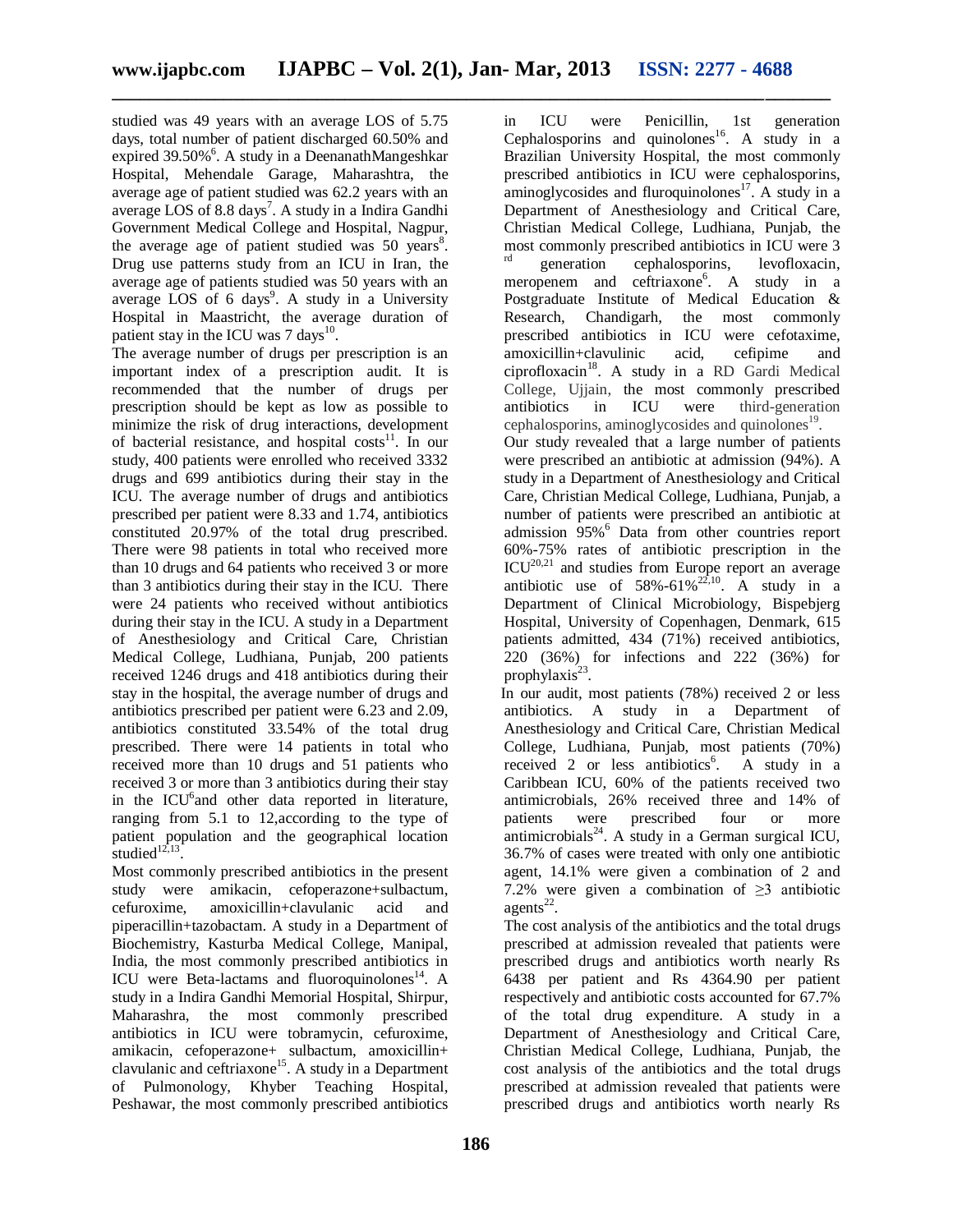2725 per patient and Rs 1995 per patient respectively, antibiotic costs accounted for 73.2% of the total drug expenditure and meropenem was the most expensive drug ordered (accounting for 34.7% of the total antibiotic costs)<sup>6</sup>. A studyin a Postgraduate Institute of Medical Education & Research, Chandigarh, the patients spent about Rs 19,725 on total drug costs and antibiotics contributed to 51.3% of the total drug expenditure<sup>18</sup>. A studyin a DeenanathMangeshkar Hospital, Mehendale Garage, Maharashtra, the total cost of antibiotics prescribed in all patients was Rs 1455160, an average of Rs 39328 per patient<sup>7</sup>. A studyin 2005 in aManipal Teaching Hospital, Pokhara, Nepal, an average expenditure of Rs 1958.53  $\pm$  1267.8 on the drugs prescribed in ICU<sup>12</sup>. A studyin 2010 in aManipal Teaching Hospital, Pokhara, Nepal, the mean cost per prescription of drugs was 1702.57± 1286.4 Nepalese rupees (USD  $26.6 \pm 20.1$  [64 Nepalese rupees= 1 USD]. The mean cost of antibiotics was 681.52± 584.3 Nepalese rupees (USD 10.6± 9.13). Antibiotics accounted for approximately 40% of the total amount of money spent on drugs<sup>25</sup>. A studyin 2007 in aManipal Teaching Hospital, Pokhara, Nepal, that the mean cost of antibiotics was 13.1 US\$ and flouroquinolone contributed to  $36.7\%$  of the total drug  $\cos t^{26}$ . A studyin aDepartment of Pharmacy and Therapeutics, University of Pittsburgh, USA, ICU drug costs per patient-day ranging from \$208 to  $$312^{27}$ . The costs incurred due to antibiotic usage in blood stream infections in 310 patients in an ICU in Belgium, the mean overall daily antimicrobial cost was €114.25, with higher costs in patients with nosocomial infection<sup>28</sup>. In a Turkish university hospital, the mean daily antibiotic cost was \$89.64, with higher costs for patients with nosocomial infections and meropenem was the most expensive drug for treatment in this group<sup>29</sup>. A studyin aTurkish University Hospital, Turkey, the cost of antibiotic therapy of \$1190 per infected patient, accounted for about 75% of the total extra  $\cos^{30}$ . A studyin a Turkish University Hospital, Turkey, the daily antibiotic cost of nosocomial infections was  $$70$  per patient<sup>31</sup>. A studyin a French prevalence survey, an average daily antibiotic between FF 520 to 1085 (about \$86 to \$160) per nosocomial infection<sup>32</sup>.A studyin aUniversity of Ilorin Teaching Hospital, Ilorin, Nigeria, the mean cost of antibiotics was US\$ 6.72. Average antibiotics make up 72.7% of total cost of drug in a prescription sheet<sup>33</sup>. A studyin a Public Hospital in the Capital City of Brazil, the total cost of antimicrobial treatment for all patients was US\$ 1113221.55 along three years. Patients with multi-drug resistant organisms (MDRO) had a greater total cost than patients without it  $(p= 0.010)^{34}$ . A studyin a Department of Internal Medicine, University of

Texas Southwestern Medical Center, Dallas, USA, an average cost of treatment antibiotics \$190 and between \$72 to \$128 per nosocomial infection<sup>35</sup>.

#### **CONCLUSION**

In the present study the drug utilization pattern in tertiary care corporate hospital with special reference to use of antibiotics in ICU Department was observed. The data of 400 patients was evaluated.

Our study reveals that the number of drugs per prescription were much more than required which increased the risk of drug interactions, development of bacterial resistance and the hospital costs.

The results also highlight several areas that need improvements. Most importantly, there is a need to formulate strict antibiotic restriction policy and implement protocols for antibiotic usage in order to streamline the judicious use of these drugs.

Use of antibiotic rotation policies in the ICU, regular audits and feedback reviews are useful tools to check the use of irrational antibiotic therapy in the ICUs. Education of the prescriber is the cornerstone of any successful antibiotic stewardship program and teaching of guidelines and clinical pathways will aid in improving antimicrobial prescribing behavior to a large extent.

#### **REFERENCES**

- 1. Krivoy N, El-Ahal WA, Bar-Lavie Y, Haddad S. Antibiotic prescription and cost patterns in a general intensive care unit. Pharmacy Practice 2007; 5(2):67-73.
- 2. Bassetti M, Di Biagio A, Rebesco B, Amalfitano ME, Topal J, Bassetti D. The effect of formulary restriction in the use of antibiotics in an Italian hospital. Eur J ClinPharmacol 2001; 57:529-34.
- 3. Keuleyan E, Gould M. Key issues in developing antibiotic policies: from an institutional level to Europe-wide. European Study Group on Antibiotic Policy (ESGAP), Subgroup III. ClinMicrobiol Infect 2001; 7 (Suppl 6):16-21.
- 4. Sirinavin S, Suvanakoot P, Sathapatayavongs B, Malatham K. Effect of antibiotic order form guiding rational use of expensive drugs on cost containment. Southeast Asian J Trop Med Public Health 1998, 29:636-42.
- 5. Kollef MH. Optimizing antibiotic therapy in the intensive care unit setting. Crit Care2001; **5:** 189–195.
- 6. Williams A, Mathai AS, Phillips AS. Antibiotic prescription patterns at admission into a tertiary level intensive care unit in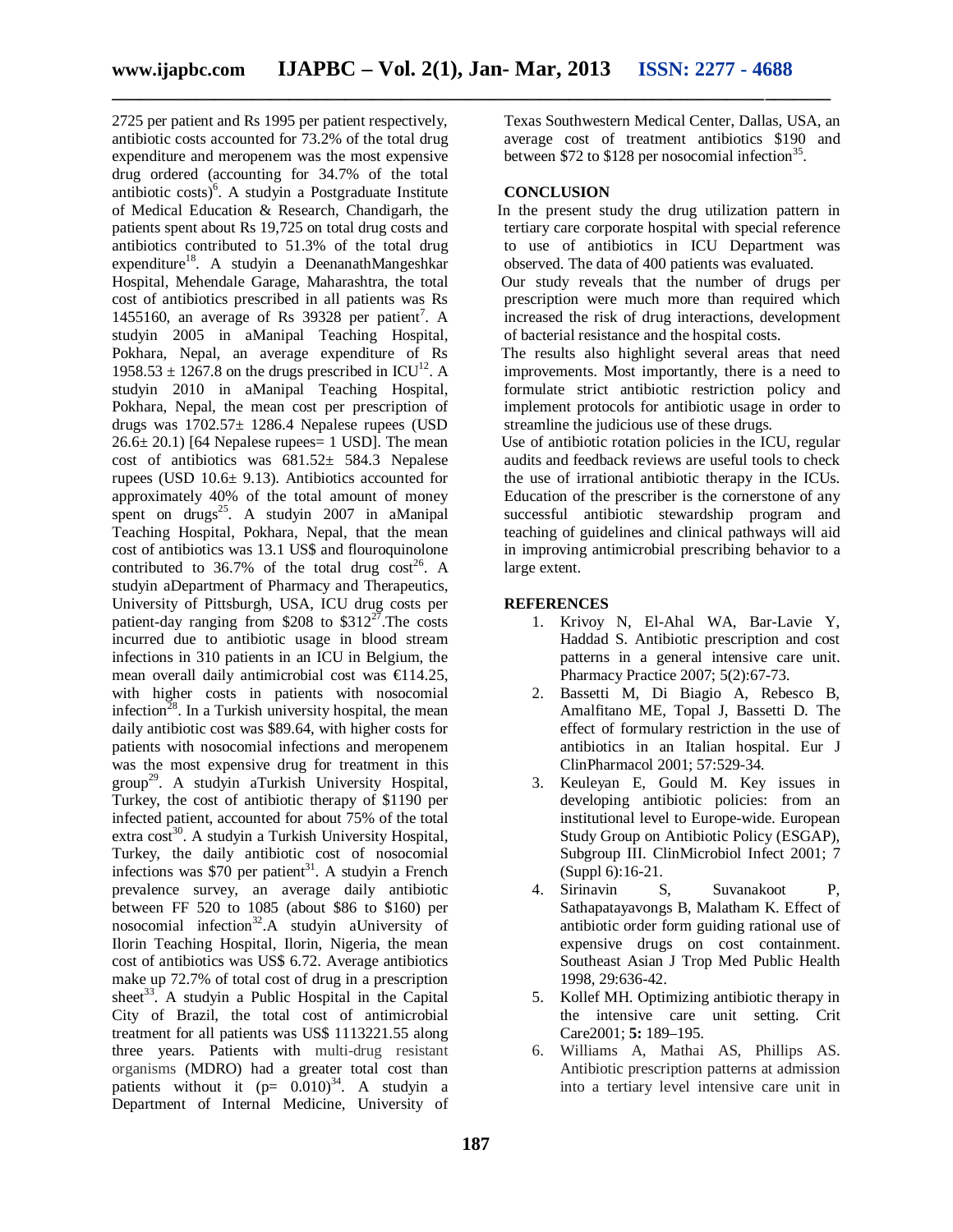Northen India. J Pharm BioallSci 2011; 3: 531-6.

- 7. Mangrulkar V Sanjeev, MangrulkarShubhalakhmi, KhairPushkar, Phalke Anjali. Antibiotic Use in the Intensive Care Unit. JAPI 2012;60: 15-18.
- 8. BadarVandana A, NavaleSanjaykumar B. Study of prescribing pattern of antimicrobial agents in medicine intensive care unit of a teaching hospital in Central India. JAPI 2012;60: 20-23.
- 9. Tavallaee M, Fahimi F, Kiani S. Drug-use patterns in an intensive care unit of a hospital in Iran: An observational prospective study. Int J Pharm Pract 2010;18: 370-6.
- 10. Bergmans DCJJ, Bontena MJM, Gaillard CA, Van Tiel FH, Van Der Geesta S, De Leeuwa PW. Indications for antibiotic use in ICU patients: A one-year prospective<br>surveillance. J AntimicrobChemother J AntimicrobChemother 1997;39: 527-35.
- 11. Stratton CW 4<sup>th</sup>, Ratner H, Johnston PE, Schaffner W. Focused microbiological surveillance by specific hospital unit: Practical application and clinical utility. ClinTher 1993;15 Suppl A:12-20.
- 12. Shankar PR, Partha P, Dubey AK, Mishra P, Deshpande VY. Intensive care unit drug utilization in a teaching hospital in Nepal. Kathmandu Univ Med J (KUMJ) 2005;3: 130-7.
- 13. Smythe MA, Melendy S, Jahns B, Dmuchowski C. An exploratory analysis of medication utilization in a medical intensive care unit. Crit Care Med 1993;21: 1319-23.
- 14. Adiga MNS, Alwar MC, Pai MRSM, Adiga US. Pattern of antimicrobial agents use in hospital deliveries: A prospective comparative study. Online J Health Allied Scs. 2009;8(4): 10-15.
- 15. Patil P.H, Kuchake V.G, Kumar Ajay, DighorePitambar, Surana S.J. Evaluation of drug utilization especially antimicrobial agent pattern in tertiary care unit hospital. International Journal of Community Pharmacy 2009;2(3): 13-23.
- 16. Farooqi R, Afridi M, Farooqi J. Use of antibiotics in hospitalized adult patients: An experience from NWFP. Rawal Medical Journal 2005;30: 16-18.
- 17. Fonseca, Lucieni. Audit of antibiotic use in Brazilian University Hospital. Braz J Infect Dis 2004;8(4): 272-80.
- 18. Biswal S, Mishra P, Malhotra S, Puri GD, Pandhi P. Drug Utilization Pattern in the

intensive care unit of a tertiary care hospital. J ClinPharmacol 2006;46: 945-51.

- 19. PathakAshish, MahadikKalpana, Dhaneria S P. Surveillance of Antibiotic Consumption Using the "Focus of Infection" Approach in 2 Hospitals in Ujjain, India. PLOSONE 2012; 7(6): 512-518.
- 20. Erbay A, Bodur H, AkinciE,Colpan A. Evaluation of antibiotic use in intensive care units of a tertiary care hospital in Turkey. J Hosp Infect 2005;59: 53-61.
- 21. Hanssens Y, Ismaeil BB, Kamha AA, Elshafie SS, Adheir FS, Saleh TM. Antibiotic prescription pattern in a medical intensive care unit in Qatar. Saudi Med J 2005;26: 1269-76.
- 22. Hartmann B, Junger A, Brammen D, Röhrig R, Klasen J, Quinzio L. Review of antibiotic drug use in a surgical ICU: management with a patient data management system for additional outcome analysis in patients staying more than 24 hours. ClinTher 2004;26: 915-24.
- 23. Roder BL, Nielsen SL, Magnussen P, Engquist A, Frimodt-Moller N. Antibiotic usage in an intensive care unit in a Danish university hospital. J AntimicrobChemother 1993;32: 633-42.
- 24. Hariharan S, Pillai G, McIntosh D, Bhanji Z, Culmer L, Harper-McIntosh K. Prescribing patterns and utilization of antimicrobial drugs in a tertiary care teaching hospital of a Caribbean developing country. FundamClinPharmacol 2009;23: 609-15.
- 25. Shankar P R, Upadhyay D K, Subish P, Bhandari R B, Das B. Drug utilisation among older inpatients in a teaching hospital in Western Nepal. Singapore Med J 2010;51(1): 28-34.
- 26. Shankar PR, Upadhyay DK, Mishra P, Subish P, Dubey AK, Saha AC. Flouroquinolone utilization among inpatients in a teaching hospital in Western Nepal. J Pak Med Assoc. 2007;57: 78-82.
- 27. Weber RJ, Kane SL, Oriolo VA, Saul M, Skledar SJ, Dasta JF. Impact of intensive care drug costs: A description analysis, with recommendations for optimizing ICU pharmacotherapy. Crit Care Med 2003;31: 17-24.
- 28. Vandijck DM, Depaemelaere M, Labeau SO, Depuydt PO, Annemans L, Buyle FM. Daily cost of antimicrobial therapy in patients with Intensive Care Unit-acquired, laboratory-confirmed bloodstream infection. Int J Antimicrob Agents 2008;31: 161-5.